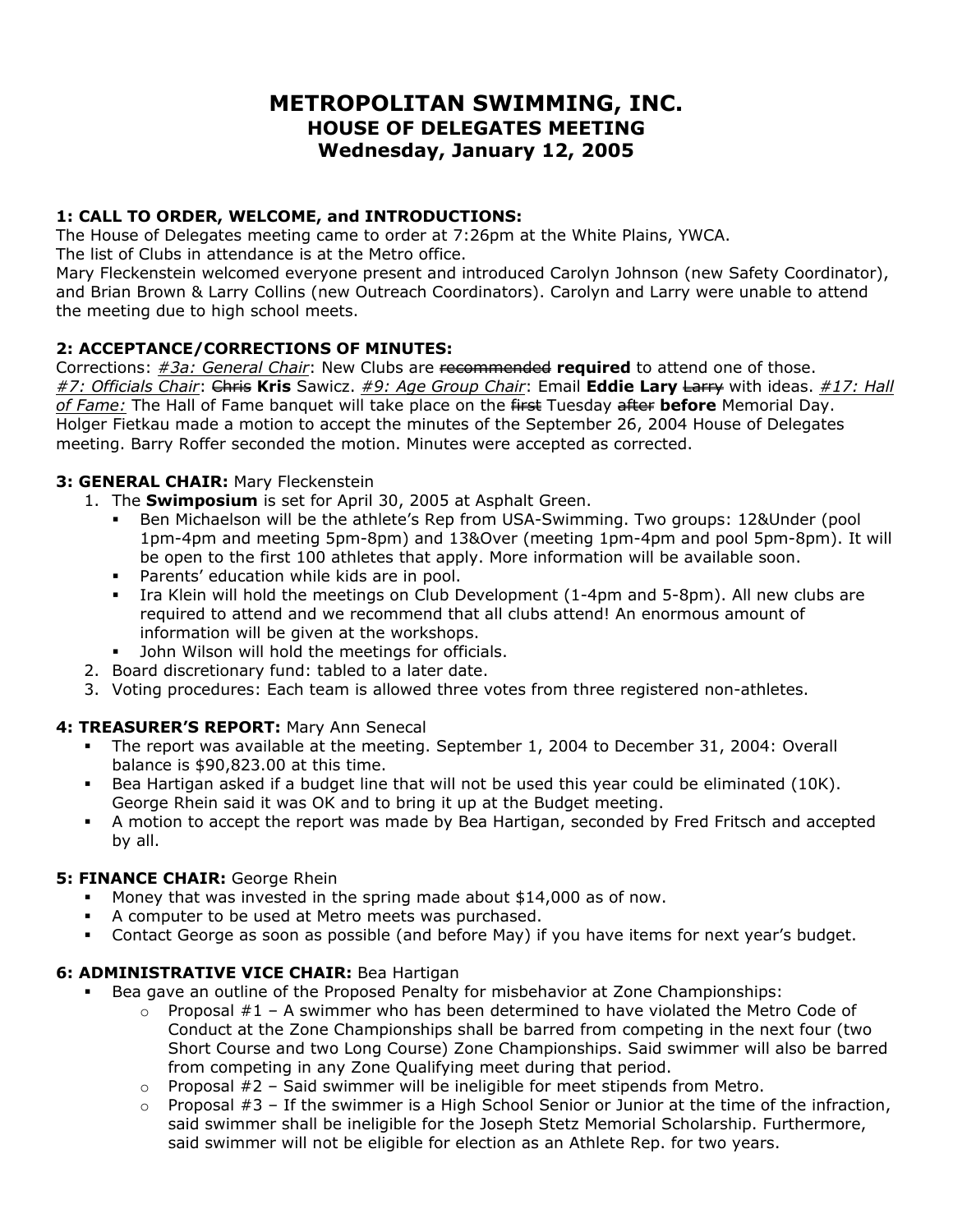- $\circ$  Proposal #4 It is required that a letter of apology be written by the athlete and sent to the Board of Directors.
- $\circ$  Proposal #5 The offending athlete will be on probation for a period of one year from the date on which the offense was adjudicated and there was a finding of guilt. These are in addition to the existing penalties of being sent home, barring from events etc. This list should be appended to the Zone Team Code of Conduct for two reasons: one is to make sure the athletes are given the opportunity to become aware on possible consequences; the other being that then the people hearing the complaint on site have it for reference.
- Meet Reports: almost everybody is up-to-date with their reports. Please make sure that you use the most current forms (available on the Metro Website). Information has been added on those forms!
- Meet announcements are required to be posted on the website. It is reminded that the information for warm-up and start times for sessions must give a specific time. The wording "no sooner than…" is not permitted. If changes need to be made, all clubs involved must be notified at least 7 days before the first session of the meet. Once the meet has been approved and a sanction has been given, **clubs can't change the order of events, and can't change the events being offered.**

#### **7: OFFICIALS CHAIR:** Holger Fietkau & Kris Sawicz

- Joseph Stetz Memorial Scholarship 4 scholarships of \$500 each (instead of 2 for \$1000) Information is posted on the website. Applications are due January 31, 2005. Please remind your seniors to apply.
- Future clinics for officials check the website contact Holger if you need clinics for new officials
- Meet directors: use the website to find officials for your meets.

#### **8: SENIOR CHAIR: Dave Ferris**

- Spring Speedo Champions Series 2005 meet info is available on the website
- Senior Mets February 3-6, 2005 Entries are due soon.

#### **9: AGE GROUP CHAIR:** Eddie Lary

- Eddie made a motion to score the 15-18 age group at the 2005 Junior Olympics Short Course in February. David Ellinghaus seconded the motion which carried. This applies to this year only.
- The 1000 freestyle for 13-14 and the 1650 freestyle for 15-18 have been added to the events offered at this year's JO's (timed final events). Meet notice for JO's is available on the website. All prelims will be in the morning, including all relays. 11-12, 13-14, and 15-18 will have prelims and finals (Top 16). 10-unders will have timed finals. Morning sessions will be held in two pools.
- Age Group Chair, Senior Chair and Technical Planning will meet to put together a four-year plan to be presented in May at the House of Delegates.

**As per the new Eastern Zone rule, swimmers who have competed in a Speedo Champions Series (Sectionals meet) may not compete at Zones and are therefore ineligible to compete in the Metro Zone Team Qualifier meet. Swimmers who have achieved a Speedo Sectional qualifying time but have not yet competed in a Sectional meet may still compete at Zones and are therefore eligible. However, they may not compete in any events in which they have achieved the Sectional qualifying time.** 

 Only swimmers who will attend Zones if they make the team can compete at the Zones Qualifier Meet.

#### **10: COACHES' REPRESENTATIVES:** Gil Smith

- **ASCA Age Group Coach of the Year:** must be selected by coaches. Send nominations to Gil. Ballots will be available in May. Suggestion: send Metro Coach of the Year to ASCA clinic to receive the award.
- **Coaches must have current certifications with them at all meets**. Meet directors should appoint somebody to go around and ask all coaches to see their cards. If a non certified coach is on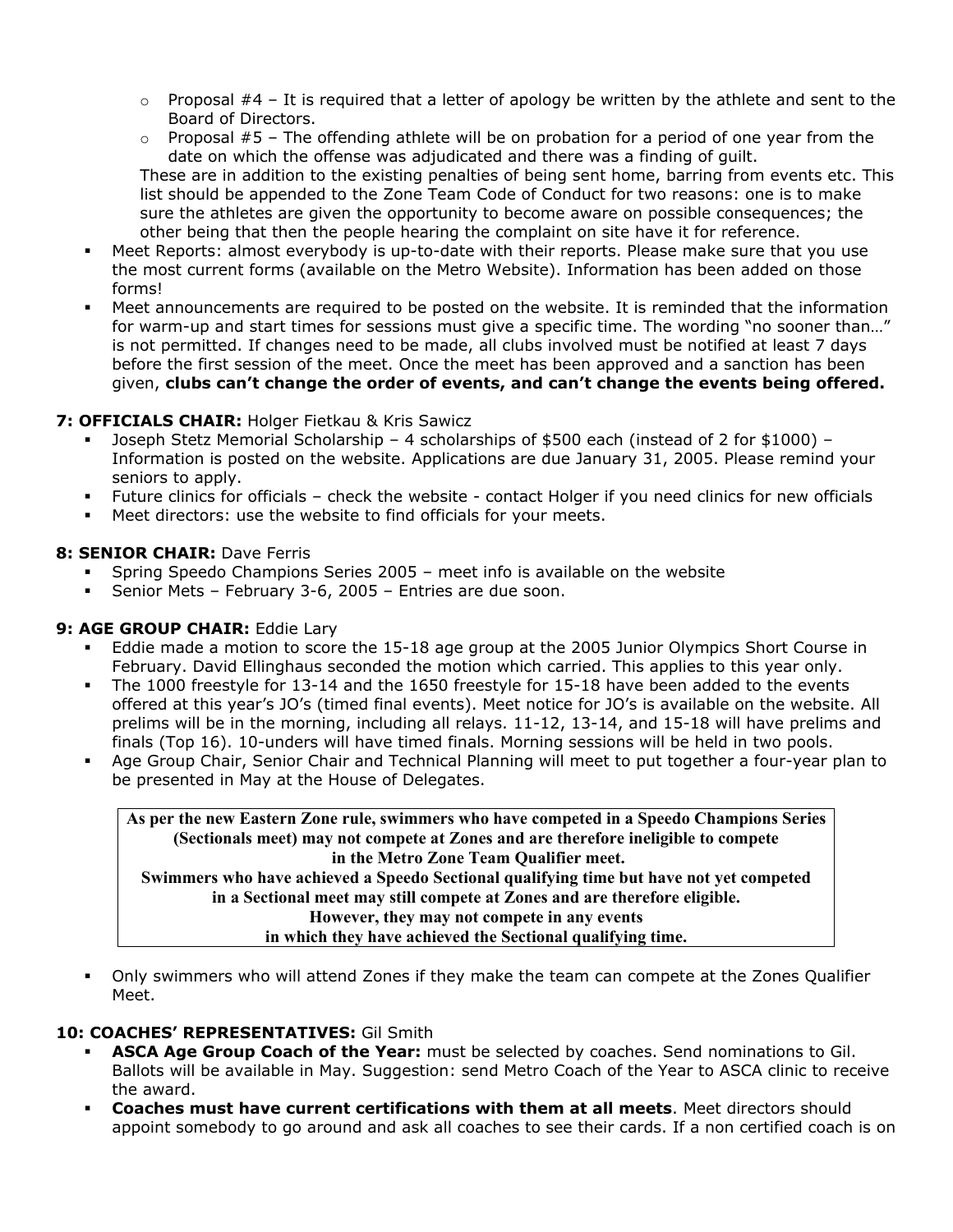deck and an accident happens, then your insurance is null and void! List of coaches and their certifications expiration dates is available on the website. This list is updated almost daily. Coaches may not be on the pool deck if their certifications are expired. **Be prepared to show your card at all times.** 

 Rich Finkelstein thanked the Board, on behalf of Charlie Lampasso who attended the Golden Goggles Award Dinner in Manhattan in November with Ray D'Annolfo. Pictures are available on the Flushing Flyers website.

#### **11: ATHLETES REPRESENTATIVE:** Ryan Emanuel & Anthony Mironov

- Anthony Mironov was unable to attend the meeting due to a high school meet.
	- Ryan and Anthony have had a lot of discussions with the Athletes' Recreational Committee.
		- $\circ$  7 or 8 swimmers have been discussing ideas for Senior Mets and Zones.
		- $\circ$  Main goal is to make each meet more exciting and more fun for the swimmers.
		- $\circ$  Swimmers getting stereo and monitoring the music at Senior Mets.
		- o Preorder props online before Zones would save time and money.
		- o Athletes want to elect 4 "**Metro Age Group Swimmer of the Year**" every year. Award would be given at the Hall of Fame dinner each year. **It would be given annually to a male and a female swimmer 14-under and a male and a female swimmer 15-over**.
		- $\circ$  Criteria for nomination need to be finalized for example strictly performance driven, have at least JR cut to be considered in the 15-over age group, still be in high school, swam at least four Metro meets that year, have at least 3 years of swimming experience in Metro. They would be nominated by coaches, and then the board would narrow down the list. Athletes need help from Age Group Committee to finalize the nomination forms.
		- o Voting process will be finalized.
		- o There will be no 2005 recipient. It will start in 2006.

#### **12: ZONE TEAM COORDINATOR:** Barry Roffer

- Eastern Zones Short Course will be at GCIT in New Jersey. Hotel is Holiday Inn.
- Equipment will be ordered through Hobie Swim again.
- Coaches that are interested in attending Zones must apply.

#### **13: REGISTRATION COORDINATOR:** Barry Roffer

- Meet directors are reminded that they must email an export file to the Metro Office to verify swimmers' registrations at least one week before each meet.
- Registrations are effective as soon as the money is received! DO NOT ALLOW SWIMMERS IN A MEET WITHOUT PROPER REGISTRATION.
- Coaches must pass the ASCA Test before they can register for their second year of coaching. It is available online (under coaches section).
- Coaches must keep their certifications up-to-date!
- Kids that swam on another team must be transferred (\$5 fee for transfer).
- Use only club checks for registrations.

#### **14: NATIONAL TIMES VERIFICATION/TOP 16:** Monique Grayson/Mary Ann Senecal

- This year has been much better than last year. Most of the swimmers were registered before they swam in a meet. Please make sure that you check the roster of your swimmers that Barry gave you. Make sure that it matches your team manager roster. Let Barry know right away if some of your swimmers are "missing".
- Reminder: Approved meets and High School swimming championships must be approved for observation prior to the meets. Meet director must fill out Form B and send it to either Mary Ann or Monique, at least 2 weeks before the meet. Swimmers that want their times to be entered in SWIMS must complete request forms prior to the meet. These forms must be handed in to the meet director at the beginning of warm-up so officials can be assigned to "observe" those swimmers. Forms are available on the website.

#### 15: WEB PAGE COORDINATOR: Monique Grayson

Meet notices must be sent to the website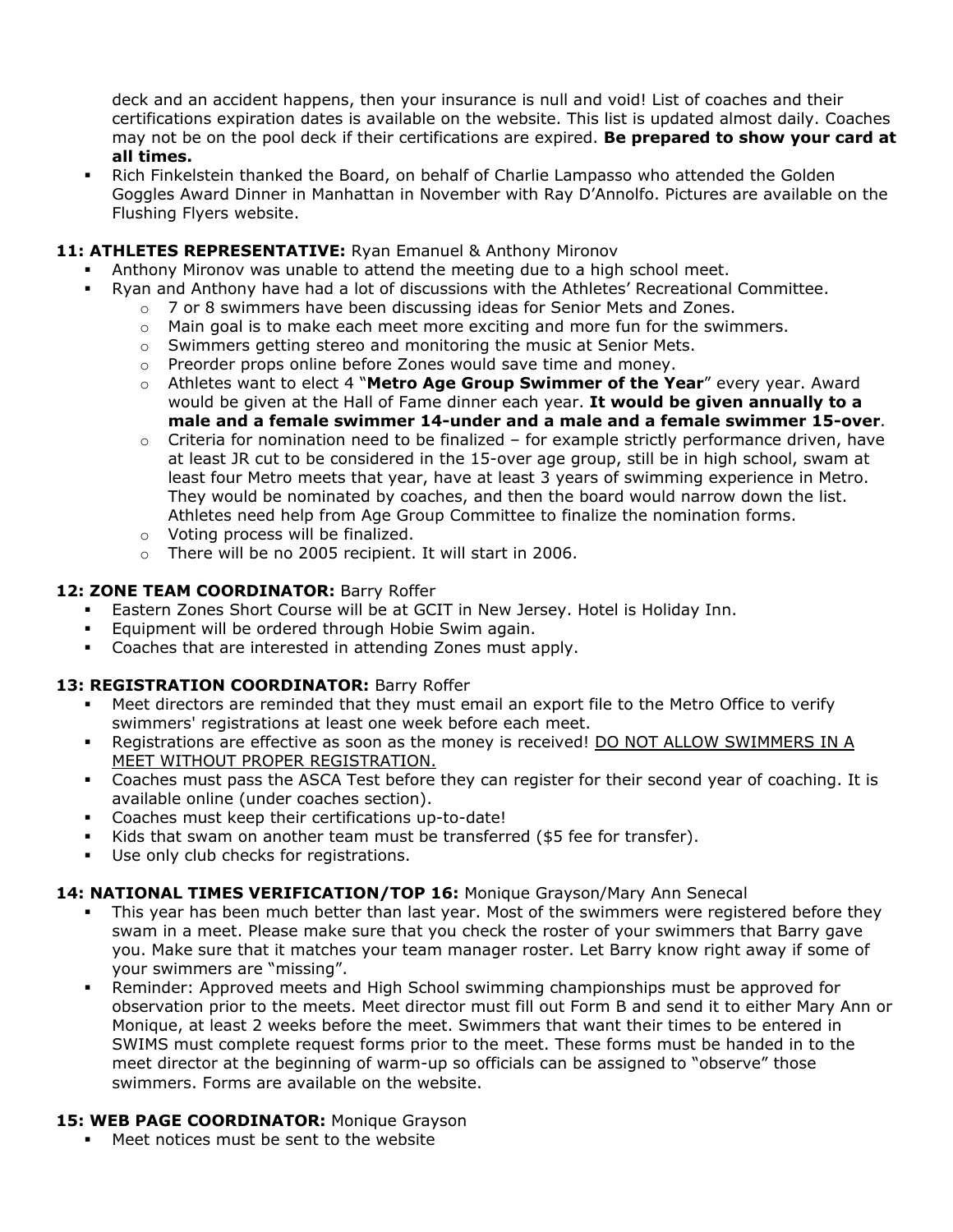- Suggestions of what members want to see on the website should be emailed to Monique.
- Question came up about posting pictures from big meets (Jo's, Zones, etc). May need a release form to be signed as part of the Zones packet.

# 16: TECHNICAL PLANNING: David Ellinghaus

- Some teams run "invitationals" and some coaches are wondering if they are invited or not. What are the rules about those? TP will research this subject.
- Clubs must be sure that they fill out their meet reports correctly and remember to indicate clearly and accurately how many teams or how many swimmers had to be cut from their meets.
- **•** Reminder that the host clubs don't have to pay the Metro 20% Surcharge for their own team entries – just for visiting clubs.
- Technical Planning is setting up a committee with Age Group Chair and Senior Chair to prepare a long range planning for the next four years, and to decide when Senior Mets, JO's and Zone Qual meets would be scheduled to best benefit the Metro Swimmers.
- If you send out meet information that says "first come, first served" and you realize that sessions will go over the 4 hours limit, you need to cut out the last team entered. Clubs may not move some events into a different session to free up space in another.
- It is reminded that the meet information for warm-up and start times for sessions must give a specific time. The wording "no sooner than…" is not permitted. If changes need to be made, all clubs involved must be notified at least 7 days before the first session of the meet. Clubs can't change the order of events, and can't change the events being offered.
- **Long Course schedule:** 
	- o July 10: Metropolitan Open Water
	- o July 14-17: Senior Mets
	- o July 21-24: Speedo Champions Series
	- o July 29-31: Junior Olympics
	- o August 2-6: Nationals
	- o August 9-13: Junior Championships
	- o August 10-13: Eastern Zones
- Metropolitan Long Course Schedule is attached at the end of the minutes.
- **Clarification on distance meets** for the season 2005-2006. These are the requirements to receive a stipend for Distance Meets:
	- $\circ$  11-12 400 IM  $\circ$  *(can be held as 11-14 400 IM but awards must be given to 11-12* o 13-14 400 IM } *and 13-14)*
	- o 10-under 500 free} *(can be held as 12-under 500 free but awards must be given*
	- o 11-12 500 free } *to 10-under and 11-12)*
	- o Open 1650 free

All these events must be held on the same day. The 1650 free may be held in a separate session on that same day to allow more swimmers to participate. Teams that want to add events to this list must ask the Board ahead of time, in writing, for an exception to this rule.

 The board will review the need to add to the distance meet budget if more than 5 teams bid for distance meets. At the moment \$5000 is set aside for 5 stipends of \$1000 each.

#### **17: SAFETY COORDINATOR:** Carolyn Johnson

Carolyn was unable to attend due to a high school meet.

#### **18: HALL OF FAME:** Len Galluzzi

- The Hall of Fame banquet will take place on the Tuesday before Memorial Day.
- There are 40 electors on the committee. 35 of them voted this year. Len needs addresses for Bobby Hackett and Rick Carey.
- Three new members were elected to the Hall of Fame for 2005: Ray D'Annolfo, Ray Ruddy and Cristina Teuscher.
- Len will be in contact with people at Eisenhower, or at the NYAC at Travers Island, or in Queens.
- Please check the website for more information on the Hall of Fame Dinner.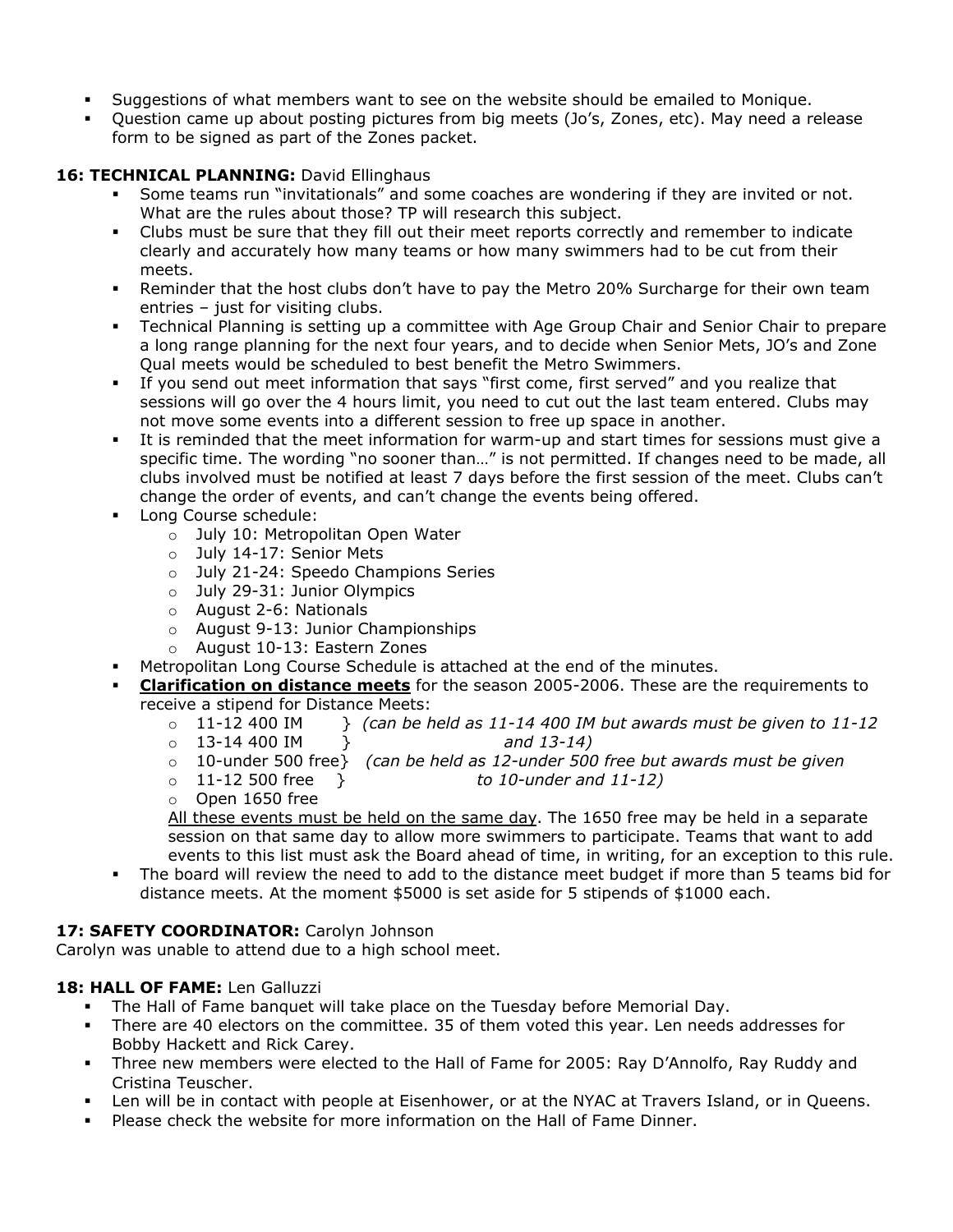#### **19: ADAPTED AQUATICS CHAIR:** Corinne Cody

 There is an opportunity for a coach and official to attend the championship meet in Minneapolis, Minnesota next June 9-11. Applications are posted on the web page.

#### **20: SWIM-A-THON:** Rich Finkelstein

- Swim-a-Thon<sup>®</sup> is the **only** pledge for length swimming program recognized by USA Swimming and USA Swimming insurance. Swim-a-Thon<sup>®</sup> is a registered trademark owned by USA Swimming. Holding a Swim-a-Thon® without a contract would be a violation of this trademark. Any other type of swim for laps, lap-a-thon, etc. is also considered by the courts to be a violation of the registered Swim-a-Thon® trademark.
- Check USA-Swimming Website at Swim Clubs/USA-S Programs & Services/Swim-A-Thon.

#### **21: OPEN WATER COORDINATOR:** Bea Hartigan

- The Metropolitan Open Water Championships will be on Sunday, July  $10^{\text{th}}$ .<br>Bea has requested approval from the Town of Huntington, approval from t
- Bea has requested approval from the Town of Huntington, approval from the Coast Guard, and a sanction for Masters and for Metro.
- It has been discussed to present more medals in the Age Group events (example: 1-6 instead of 1-3). Coaches, please let Bea know if you will support the only Open Water Championship in Metro so we can decide if we need to offer more medals.

#### **22: OUTREACH COORDINATORS:** Brian Brown and Larry Collins

- The committee is trying to bridge the gap between non USA-Swimming teams and Metro teams in the area.
- We need to make them aware of what USA-Swimming can offer them and try to get them to join USA-Swimming.

#### **23: OLD BUSINESS:**

There is nothing at this time.

#### **23: NEW BUSINESS:**

 David Ellinghaus made a motion to give clubs the option to charge different entry fees for **long course meets only** (those are meets held in a 50 meter pool instead of a 25 yd pool): up to \$4 per individual event for timed finals; up to \$5 per individual event for Trials/finals; up to \$10 per relay event. Mary Ann Senecal seconded the motion. A discussion followed on pool rental fees. Many clubs running long course meets are not making a lot of money but we would like to see more long course meets in Metro. Show of hands: 30 for the motion; 4 against; **motion carries**.

A motion to adjourn the meeting at 9:05pm was made by Holger Fietkau, seconded by Gil Smith, and accepted by all.

> **House of Delegates – Winter Meets Bid Meeting: Wednesday, May 11, 2005 (7:00pm)**  at the White Plains YWCA

#### **Next Board of Directors meeting: Tuesday, March 8, 2005 @ Eisenhower Park**

Submitted by Monique G. Grayson January 20, 2005